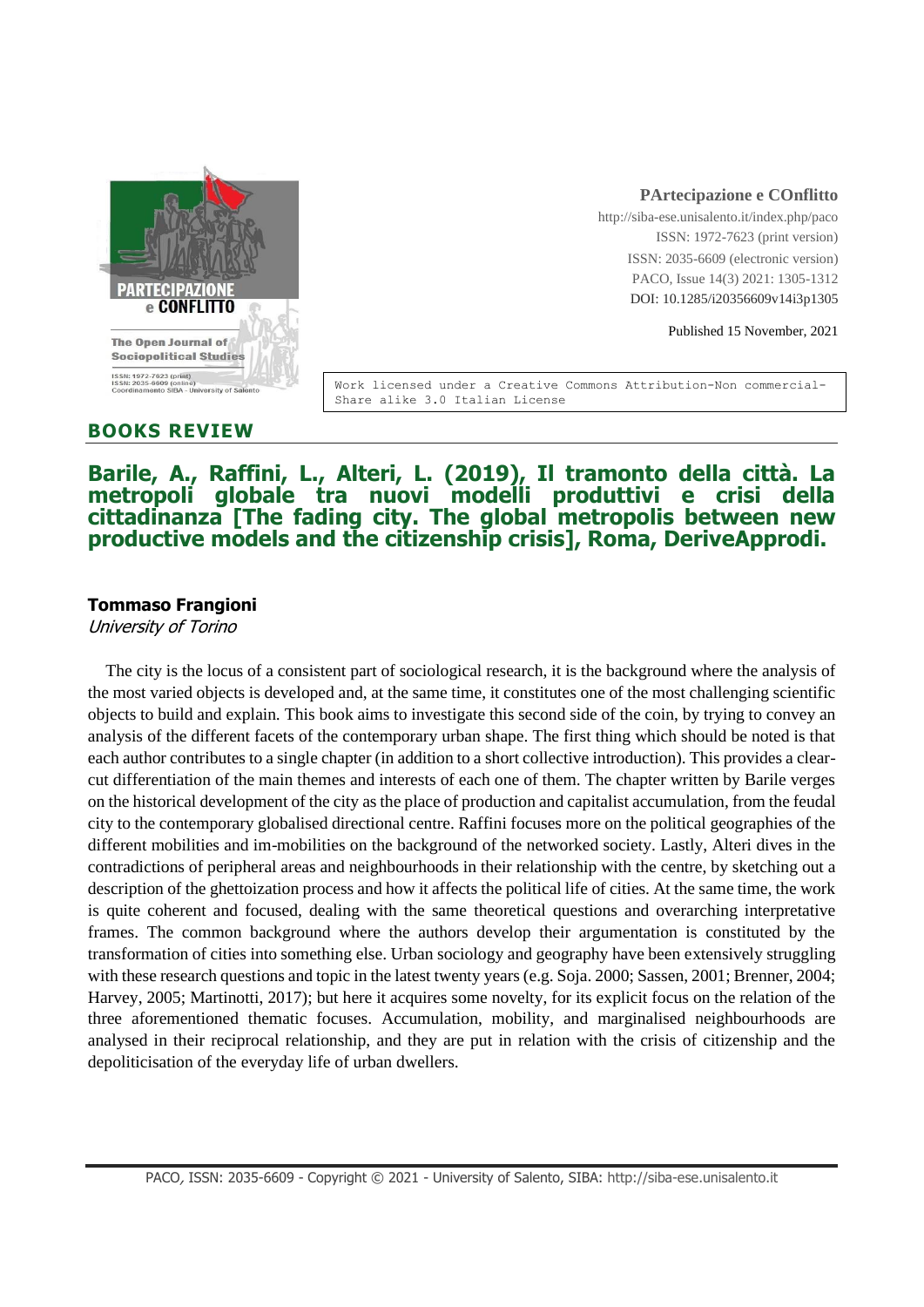#### **Aim and interpretative perspective**

The departure of this short – yet intense – exploration of the heuristics of the conceptual couple city/metropolis is the realisation of an epistemic fracture between the two terms. The first is bounded, modern, industrial, inhabited; the latter is never-ending, postmodern, postfordist, and "passed-through" - by people, by information fluxes, by logistic chains. In opposition to a commonplace idea, the metropolis is not just the "big" city of the future, the place where most humans will live soon1: instead, the three authors try to convey the idea of a «qualitative, epistemic, spatial, social» (p. 8) break with the modern configurations of cities, mirrored by transformations in the relations of production, which caused this shift in the first place. Quite close to the stance assumed by the three authors, the idea of «post-metropolis» (Soja; 2000) is important inasmuch it defines a semantic space, where an array of processes is inscribed. In fact, modernity has been overcome by the complexity of new forms of govern and control; economic power is progressively leaving room to the financial determinants of urban development; the nation-state is shallow and unable to govern the converging complexity of supra-national and regional assemblages; urban and extra-urban territories are collapsing on one-another, in a "polynuclear", "reticular", "informational" becoming of the urban texture. These theoretical developments are rooted in the importance to analyse socio-spatial relations (Jessop et al., 2008), and how these connect to specific configurations of power and social interests.

If the question is to understand what the spaces of power are in contemporary societies, the answer cannot be found without taking into account how cities have been changing, together with the humans living there. In the very first pages, we find a call for analysing cities and social change, starting from the new economic orders of the world: without an understanding of how the processes of production and accumulation have been changing, it is difficult to investigate the changing nature of the contemporary city: in fact, understanding economic and financial processes without a reference to the uneven distribution of capital is an obfuscation. The contemporary city has been replacing the nation-state in organising, regulating and articulating the global flows of production, distribution, consumption and investment: «The illusory productive dispersion is concealing the actual concentration of private capital» (p. 26). This relation is still riven with contradictions, as the global city is shaped by supranational interests, while urban policies are still deeply rooted in local contexts and developed by local institutions and administrations. Here lies the conundrum the authors deal with: the more the metropolis is invested with the task of organising and regulating global flows of capital, the more it loses «every reference to the city, and to the characteristics of modern politics it had been embodying for two centuries» (p.33). As Sassen (2001) notes, the dispersion of productive activities in a global system is coupled with a "centralization of control", and with the - perceived - dissolution of a bond between private enterprise and public control of economic activities. This dissolution takes place on the stage of globally interconnected cities, breaking the link between elites and national states, cities, or whatsoever collective formation of the modernity. This shows the importance of the metropolis as «directional centre» of global capitalism, where the flow of commodities is ideated, sold, and sustained through the required services.

It is crucial to emphasise that this does not imply the vanishing of the state, at least not of all its elements: the neoliberal mode of govern is rooted in the expansion of penal (incarceration) and paternalist (workfarism) aspects of regulation of the underclasses (Wacquant, 2009). Likewise, the economy is still very mediated by the state, as part of the literature on neoliberalism shows (Mirowski and Plehwe 2009; Dardot and Laval 2013; Moini 2016). Although it holds true that the state has a decreased influence in economic planning and a reduced

<sup>&</sup>lt;sup>1</sup> For a critique of the empirical inconsistence of the notion of "Urban age", see Brenner and Schmid (2014). Alteri in this book develops the idea that the rural is fully subsumed in the urban in both spatial and economic terms. In other words, the rural condition of today is undifferentiated from the peripheral one, at least in European cities: both are subaltern and are part of the same colonising process.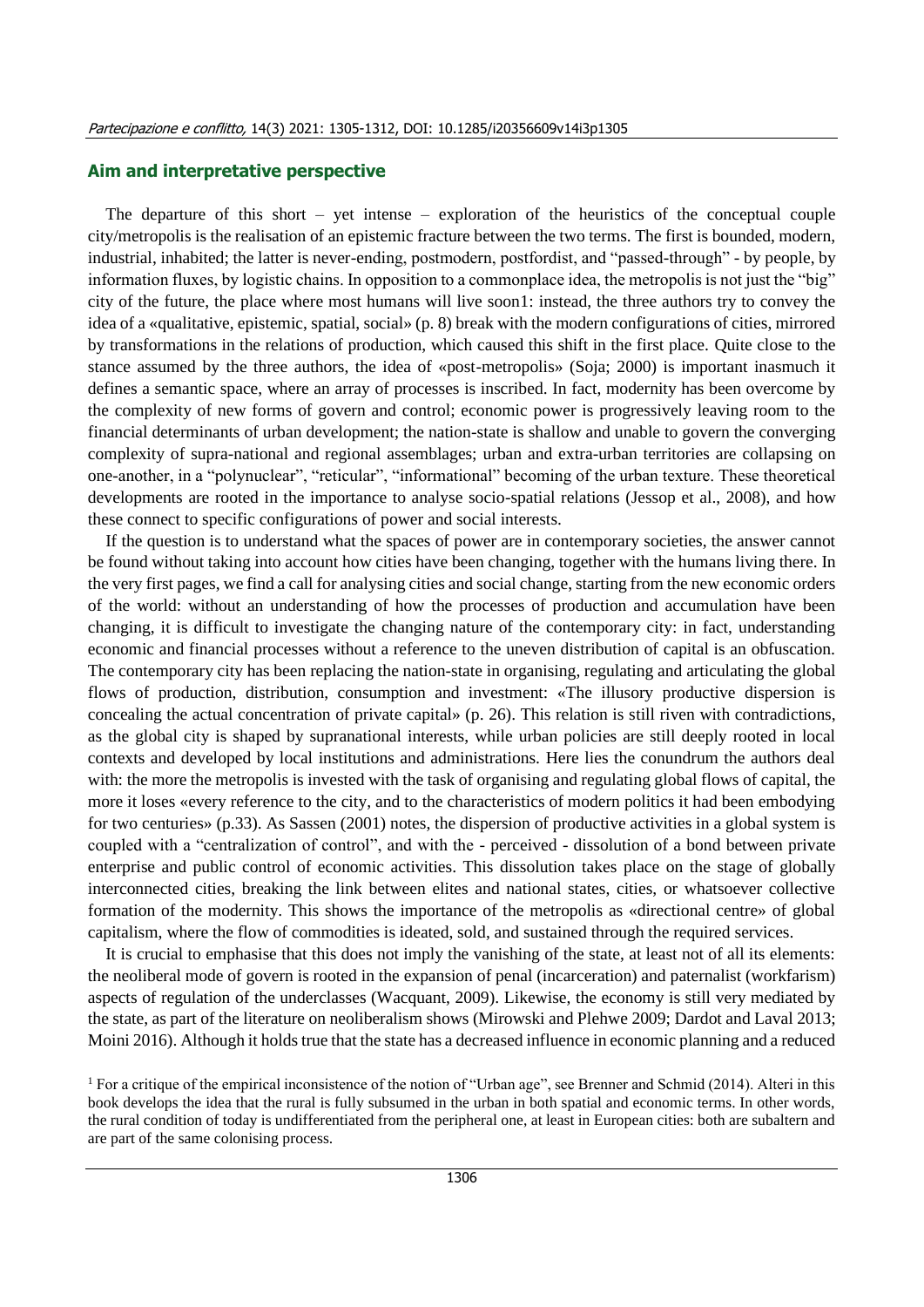ability to develop its redistributive functions, the regulative aspect is still in place in the creation of a juridicaladministrative framework that enables the global value chain. This is interpreted as a process of dualization of the contemporary city: while its frame of reference is international, its relationship with the surroundings breaks, leading to a colonisation of marginal urban areas, which are devoid of any political capacity. The metropolis is now «a logistic good» (p. 37) polarised between an international upper class of managers, bureaucrats, professionals who move across borders, and an equally international underclass, whose contradiction is shaped by the mobility regimes imposed by migratory chains and the fixedness of localised economies.

For this reason, the aim of the book is to re-examine the concept of metropolis, to understand how the uninterrupted urbanisation process is coupled with a loss of sense of the city itself. On the one hand, cities tend to favour the process of valorisation, while on the other side this precise process is played out on a global scenario, a de-territorialised plane where the most elemental redistributive options are precluded. This, in turn, affects the grammar of democracy: it is exactly this de-territorialisation that poses the precondition to elude social conflict. This affects the very possibility of citizenship: how can the right to the city be exerted if the modern link between city and political participation is broken? All this hints to a transformation of the role of the city as unitary concept, while the nation-state as decisional core is disintegrating.

Throughout the book, the authors try to convey three main points. It is useful to summarise them before a more thorough exploration. First of all, the crisis of the representation of urban life is also a crisis in the capacity to exert citizenship and its rights. The city is laden with conflicts which are political and yet cannot be understood with the lens of politics by the people involved. Secondly, some processes we used to understand as bounded and separated - yet interwoven, of course - are now all mixed up. The metropolis is spurring hybrids and it is generating new ambivalences and contradictions. The political lemmas of the past are unable to collect the frustration, and to make sense of how the same neighbourhood can give birth to anti-authoritarian riots one day and to racialised pogroms the day after. The third key point, maybe the most interesting and generative that the authors try to develop, is constituted by the inherent duality of the metropolis, where the centre has a colonial relationship with "its" peripheries. To put it simply, the centre needs the periphery, as the prerequisite for capital accumulation, while at the same time political relevance to people and social groups living there is negated. This, in turn, is the basis for a depoliticisation and lack of recognition of the life-worlds of the marginalised ones: these processes affect the very possibility of a politicisation of the margins themselves.

#### **City and modernization**

The first thesis is that the process of modernisation and the one of urbanisation constitute a bind, tied around the politicisation of the everyday life in the industrial city. The reasoning is based on the depiction of the process of concentration - of goods and economic processes, but also of bodies and ideas - as the essence of the modern city, following the ideas of Weber and Lefebvre. This means that the development of urban society itself is entirely contingent on the rise of capitalism. Following Lefevbre, there is a progressive overlap between the city and society as a whole: the city attracts the commerce, the production, the people, the ideas. Commodities were circulating in the social texture of the urban-agrarian complex, but the city slowly becomes the place where the exchange happens, and where the market - as physical space of trade - is instituted and operating - as metaphysical economic institution. What distinguishes the city as its own specific formation, different from the encampment or the trade post, is the presence of associative institutions, such as guilds or the self-governing authorities of the medieval communes. In this sense, the contradiction which shapes the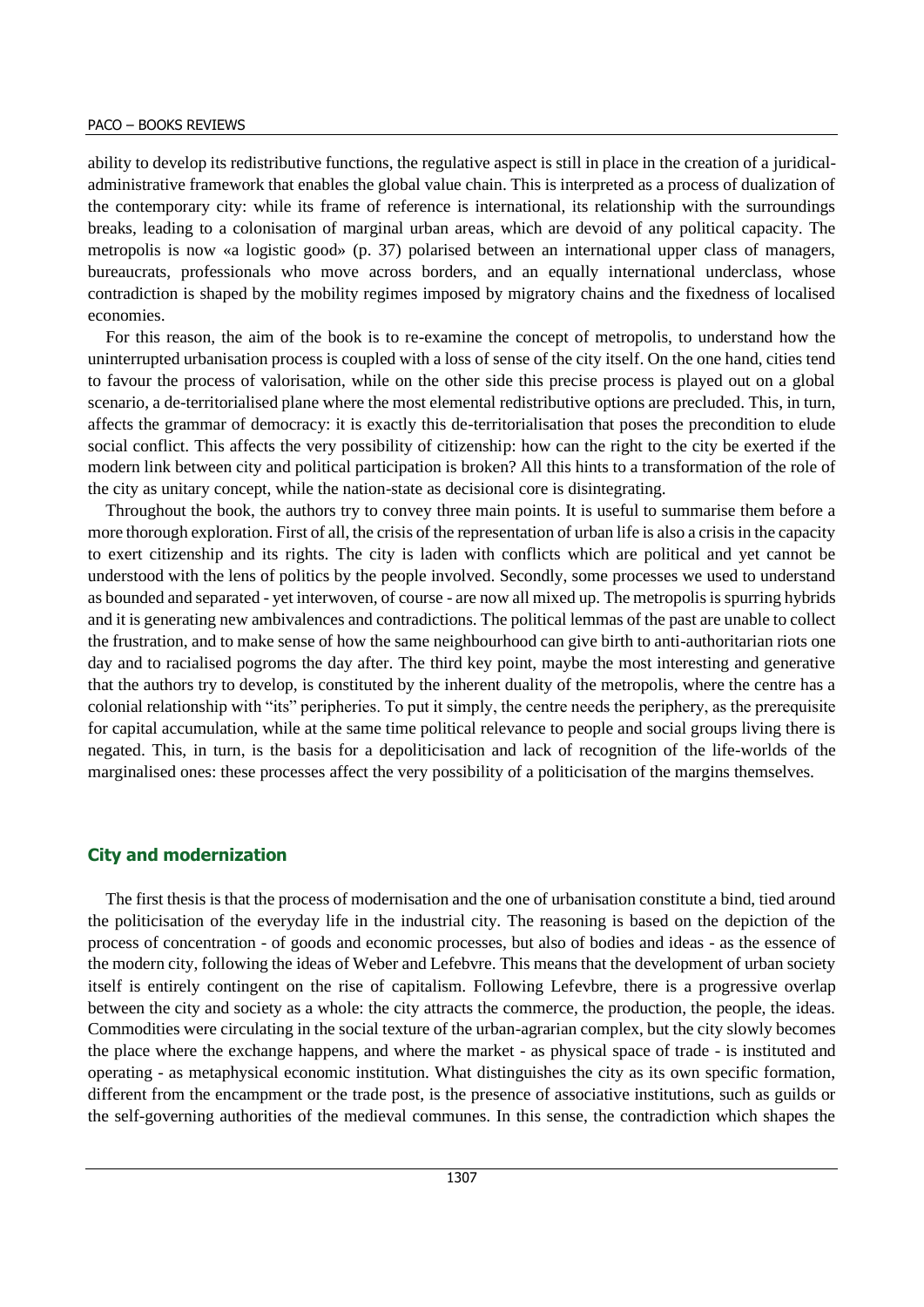modern city corresponds to an increasingly isolated and disenfranchised individual who, thanks to this condition, begins to find their associative dimension outside the range of ascribed categories.

Flash forward from the late-medieval city to the arcades of late 18th century city. Both capital and labour undergo a process of concentration in this historical phase, driven by the industrial rationality which needs the big factory as its organising modality. The regulation of the following urban society is unattainable for the medieval guild, incapable to respond to the massive concentration of the labour force and of its rapid growth inside the boundaries of the industrialising city. At the same time, the city becomes also the site of consumption, not only of production: people of all social classes, with different roles and positions in the new society, are living together in the same urban space, «destined at the same time to territorial unity and social disharmony» (p.21). The city becomes the locus of class struggle, revolts and unrest: this leads also to the necessity to acknowledge the growing proletariat, its existence as a class and political subject, in an attempt to regulate and reduce its revolutionary outbursts (Piven and Cloward, 1971).

It becomes necessary, in other terms, an uninterrupted activity of mediation between the interests of the capital and those of the working class. And economic needs are coupled with the necessity to govern the contentious subjectivity, «the urban proletariat […] is object of rights […] to defuse the ungovernable charge of metropolitan space. This legal-formal acknowledgment is telling of the apparition of modernity in power relationships» (p. 24): it is the cornerstone of modern citizenship, with translates into the possibility of being included for the adhesion to an ideal, not in virtue of birth-right or money. This is something we will find again at the end of this excursus: the city today does not need to include individuals and collective subjects to protect its own ontological structure.

This nexus breaks down when the global value chain begins to hollow out the regulatory capacity of the nation-state, in favour of a metropolitan competition played out on a global scale: it is the concept of scale itself that is called into question by these transformations (e.g. Smith, 1992; Marston, 2000). Similarly, the concept of border has been called into question: if once its features of porosity and permeability were the result of analysis, today they often constitute the assumption, or the lens through which we can understand different and intertwined processes of inclusion and exclusion (Walters, 2002). A strong point of this book aims to remind us that the representation of a free, immaterial and unbounded capitalism is a narrative: the metropolis is the place where the processes of globalisation are territorialised and have a material, «physical» incorporation in the everyday life, which subsumes the contradictions of this process. The main of these contradictions, conjured from the very title of the book, is the dissociation between power and politics: the metropolitan dimension tends to exclude the polis, the political activity of subjects (Scandurra, 2011).

### **The global city**

Succinctly, the globalisation process is related to the process of de-managerialization of urban govern (Harvey, 1989): while urban planning was once mostly dependent on state transfers, today we see a process of decentralisation which is increasingly pushing cities towards the necessity to design local strategies, to develop global competition, in order to attract investments. Contemporary cities are then required to do what they did before, and even something more - offering services and functions deployed on a globalized scale - with less resources. This led to what Harvey indicates as the entrepreneurialization of cities: the strategy metropoles adopt to survive is a competition erga omnes where they have to offer competitive goods to attract global services. This is strongly connected with the development of a global real estate market, an «urban warfare» (Rolnik, 2019). In this scenario, international investment funds try to build and valorise real estate assets, by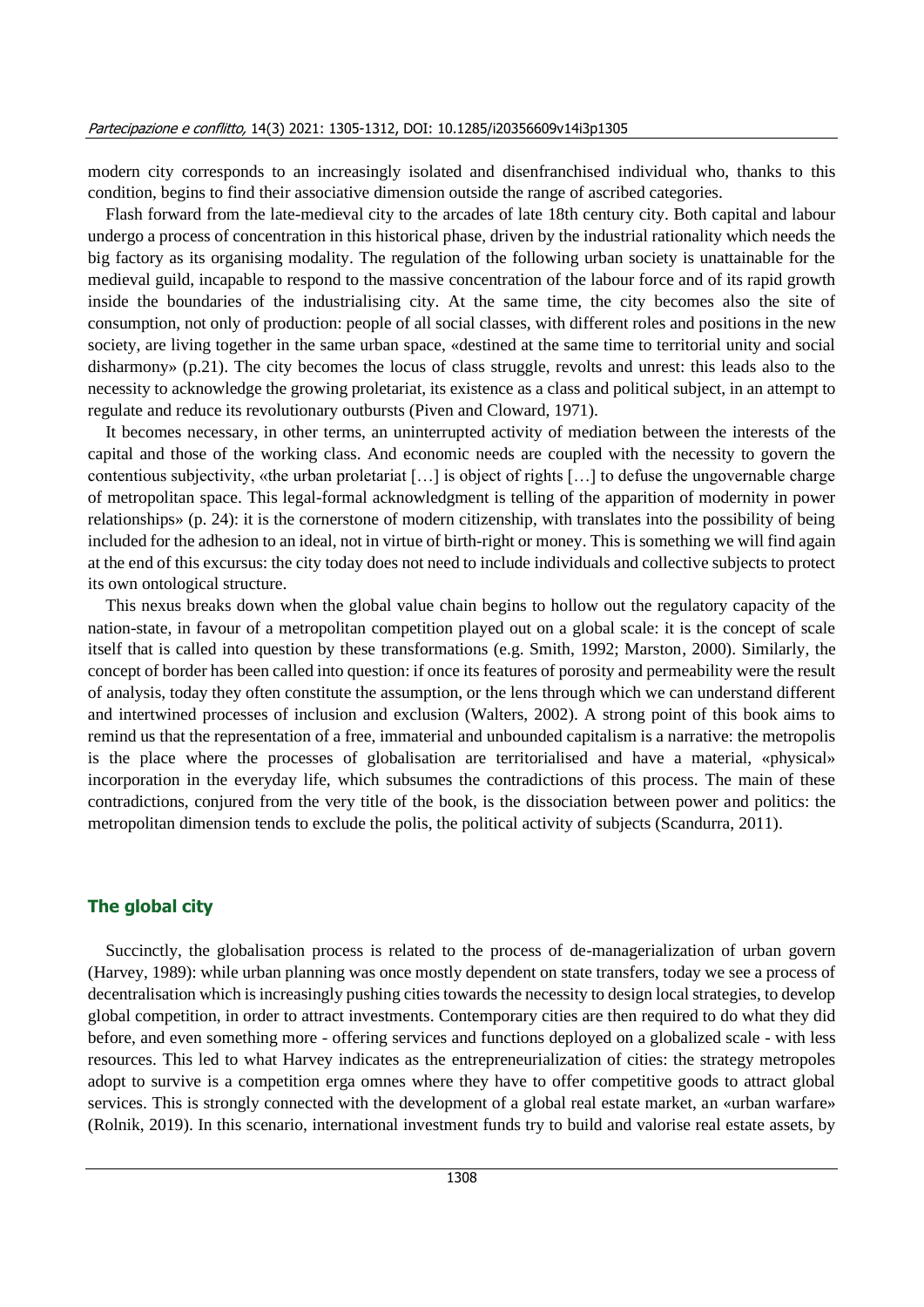actively shaping neighbourhoods in a logic of differential spatial planning, where entire areas are systematically over-invested, valorised with new buildings and projects, in the face of the abandonment of others (Aalbers, 2016). Gentrification is just a part of this phenomenon, maybe the more apparent. The process of urban planning is senseless in these conditions: the city abdicates to its main prerogative, the possibility to shape itself. It is clear that, if the presence of a global middle-class is expected to produce a return equal to half the budget of a city itself - as it would have been in the case of the establishment of the European Medicines Agency in Milan - politics will be centred around their needs and requests. The other face of gentrification, maybe its extremization, is the process of touristification. Short time rentals, whose beneficiaries are tourists as well as city users, is moulding the city centre in a direction which is radically different from the past: it is a process that can be read with a dual lens of expulsion and segregation. Once again, we can see how «local public bodies are chosen by residents, but the economic interests of the metropolis is increasingly dependent from people that are not politically accountable for the city» (Martinotti, 2017 120).

Gentrification and touristification are therefore intertwined processes of hollowing out of the central and semi-central areas, where the mechanism of inclusion/exclusion is primarily revolving around the capacity to afford - a rent, a specific type of leisure, the cost of supermarkets, the judgment of others. The colonisation of once working-class neighbourhoods or blocks is driven by the economic and symbolic force of a transnational elite: in a reversion of the sociological classic, the established are pushed away from the outsiders. As Raffini aptly notes, it would be simplistic to reduce this conflict to the dichotomy between a «cosmopolitan» ideology and the advocacy of a return to autarkic policies: this apparent conflict is played out on the same aforementioned ground, the one of the dualization that economic determinants introduce in the metropolitan area. It is a false dichotomy, a narrative that tends to obfuscate how much the one lives for the other.

This allows to see how the contemporary city is affected by different mobilities: (im)mobility is played out on the ground of social reproduction and the capacity to shape boundaries and borders, both on the symbolic and the material level. Just think how difficult it is for a beggar to quietly cross the city centre, as opposed to the relative facility to navigate space for tourists. «Today more than ever, the forms of spatial mobility – and immobility – are associated with social mobility/immobility», says Raffini, and this is outrageously apparent today, for those "essential workers" that had to take a bus, a regional train, a subway train to go to work during the Covid-19 pandemic. Another element of the analysis is constituted by an additional paradox of im/mobilities, specific of the economic sector. In fact, on the one hand the process of financialization transforms fixed assets into mobile commodities, able to travel across international circuits at the speed of light (Sassen 2014, Rolnik 2019). At the same time, the narrative of the fixity of the labour market has been one of the major drivers for austerity measures, allowing the uneven process of social spending recalibration.

### **The city and the (anti)city**

In the last chapter, Luca Alteri explores the theme of the "anti-city", the periphery. He chooses the term "ghetto" to introduce the idea of a space of seclusion, a membrane which keeps out, as much as it keeps in. The relation with the centre is of subalternity, as suggested by the Greek prefix peri- or the Latin sub-, both implying the idea of a separated space of lesser importance.

But the suburban space is not just a topographic dimension of the cities: in fact, we are aware of how homelessness and severe deprivation are present in the everyday space of the city centre too. The distinction is more of a sociographic nature, based on the inscription of meanings on the inhabitants of the ghetto: the non-city is the space "good for nothing", not even for the process of real estate valorisation - as gentrification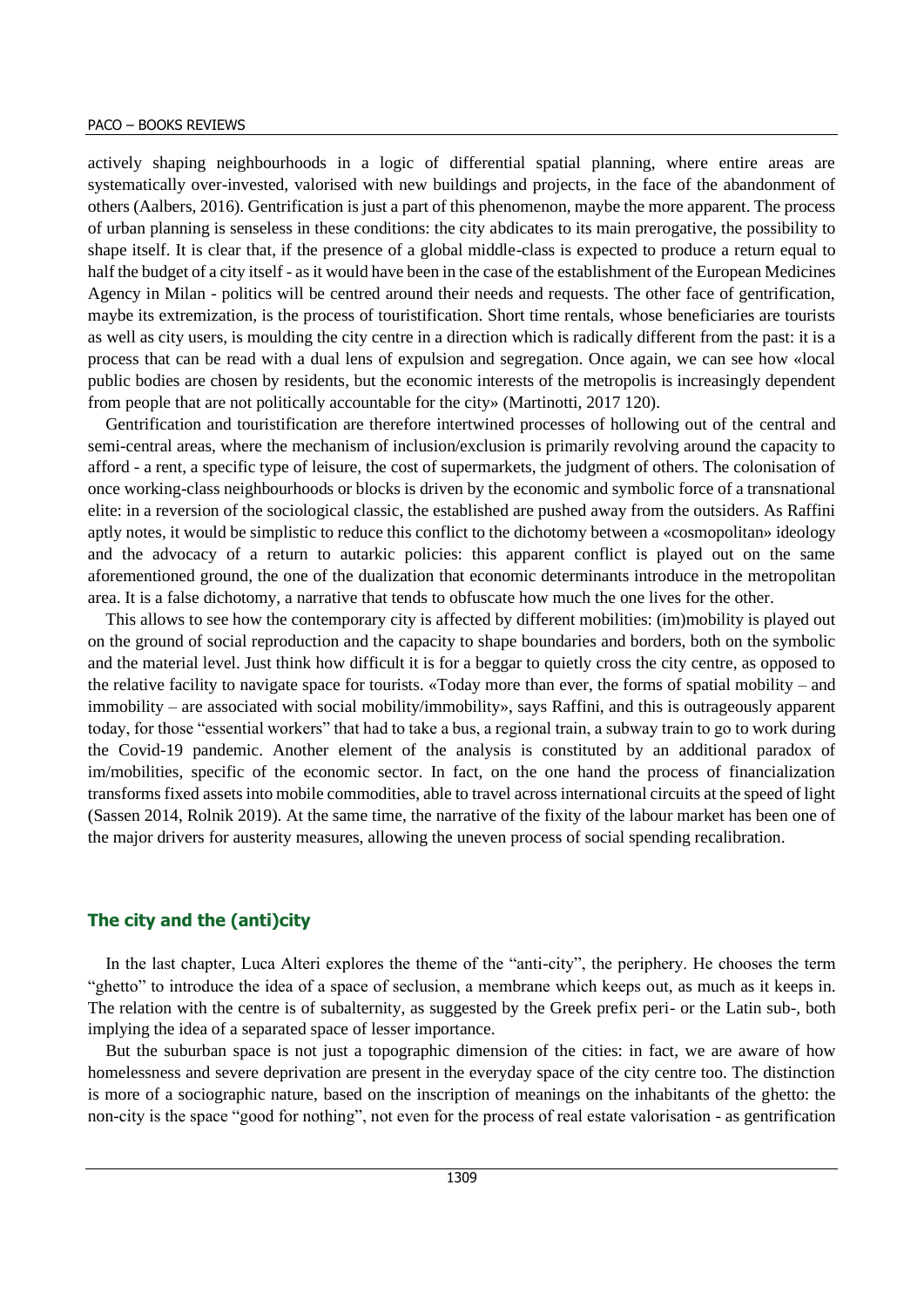is always semi-peripheral - and so are its inhabitants. The coloniality of the relationship instituted by the centre is clearly highlighted by the main institutions one can meet in the suburbs: the projects, the police station, the church, the mall. Each one of them voted to either social control or consumption. Through processes of categorisation, marginalisation, creation of deviant quasi-citizens, the contemporary metropolis is actively building a part of itself where the dispossessed are to live (Wacquant 2008, 2009). The metropolis imposes a neo-colonial classification of space: the inherent duality of the labour market is mirrored in the duality of the urban fabric, where the centre is «imbricated in economic and financial global fluxes, and is designated to be the directive and receptive space for the needs of an high-skilled transnational workforce of professionals» (p. 37). At the same time, the periphery is «characterized by a juridical-administrative anomie, containing a labour force which "sells" elsewhere their work» (p. 37).

In his chapter Raffini (pp. 106-108) tries to sketch out an ideal typical morphology of the urban space, highlighting the existence of: central districts - with directive, administrative, touristic functions; central residential districts - home of the established bourgeoise; old popular neighbourhoods - the space of gentrifying processes as well as organised resistance; new popular neighbourhoods - progressively diverse today, where the conflict is mostly between old residents and incoming migrants; ultra-peripheral neighbourhoods marginalised both in an urbanistic and socioeconomic terms, what Alteri calls the "anti-city". Therefore it is not casual that the most recognised social activities – ranging from activism to third sector initiatives – are developed in the two middle terms of this typological continuum: these are the spaces where citizenship can still be understood through the classic categories of community, activism, participation. Urban margins are the plastic representation of a class fracture. The peripheral space is then the proper space of the metropolis: city centres can be seen as the exception, the deterritorialised realm of elites. For this reason, the terms of their relationship are understood here as neo-colonial: the periphery is where most people live, work, desire; and yet the decisions on collective life are taken elsewhere, in a space where they are voiceless.

Years of neoliberal individualisation and interiorization of the principles of self-government are now put into practice to mould the everyday experience of the marginalized dwellers: the impossibility to get out the ghetto is often framed as an individual incapacity and assumed as a personal failure. Here people learn strategies of dissimulation, the lure of informality, the surviving techniques of the dispossessed (p. 148), in a revolt against authorities which rarely coalesces in a collective process. Inside the ghetto people can't just refuse institutionalised social ends: taking publicly the space, daring to speak and to voice a concern or a collective claim is quite the opposite of the behaviour expected from the marginalised subject. The alterity and opposition to power and its symbols are always played out against the background of the rules of the field: «the "colonisation" of popular classes operated by higher classes annihilates every political instinct» (p.127). The only possible answer is a rejection of power and socially legitimated means. It is the «short circuit» of understanding that legitimated means - work, education, respect for laws, honesty - are insufficient: «only money […] secures redemption» (p.129). The attempt to defend an autonomous and self-regulated space can sometimes lead to sudden outbursts of conflict, only vaguely referred in the terms of class relationships.

Those who try to develop conflictual actions of mutualism or solidarity need to be well-known in the neighbourhood, to possess a "street-credibility" that comes from years of work on the territory, explains Alteri, noting an often overlooked aspect of the literature on squatting and housing movements. This intersects also with a sort of paradoxical double-standard for migrants: even if they are poorer than the "natives", they are faced with more rigid standards of behaviour in order to be included in the group of those allowed to break the rules. An impolitic violence is the code of conduct in these spaces, and bullying, subjugation, clanization, structural and incorporated violence seem to be the only responses available. People living in the ghetto know too well what the dominant frames and role-models are, and long for them: this is the reason that leads Alteri to say that it is unrealistic to expect a subversion of those values coming autonomously from the periphery.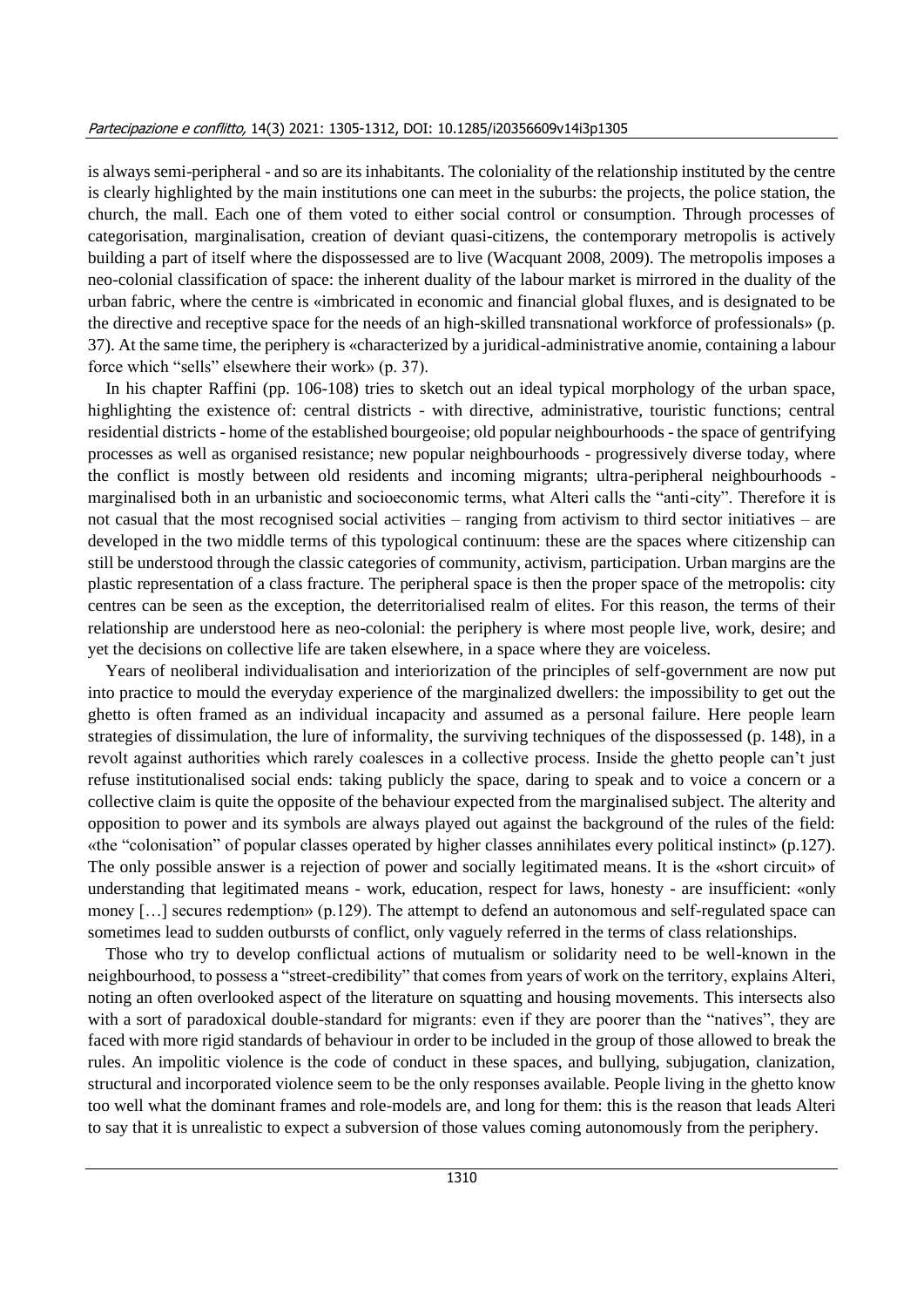#### PACO – BOOKS REVIEWS

At the same time, it is important not to fetishize margins: this is not a detached and lifeless account of urban marginality as a fate, a structural destiny. Instead, Alteri tries to develop its argument around the lives of popular class subjects, with their own contradictions, motives, agency. A crucial point is constituted by the lack of an organised structure to convey the resentment, and to intermediate the political imagination always flowing along the borders. The incapacity to offer a convincing meta-narrative for sustaining action is posed as a complex issue worth considering in depth, but it is important not to underestimate that «gradually, in our urban ghettos are finding space associative and self-organised experiences» (p.137). The possibility that these waves of contention from – and of – the margins may develop to become forms of insurgent citizenship is always open: Holston shows how in Brazilian cities the working classes and underclasses have in some occasions joined together, to develop processes of subjectivation «not primarily through the struggles of labor but through those of the city» (Holston, 2009 4). Once again, the theme of mobility is central: «Moving, we confront the realities of choice and location. Within complex and ever shifting realms of power relations […] towards that revolutionary effort which seeks to create space where there is unlimited access to the pleasure and power of knowing, where transformation is possible» (hooks 1989, 15).

The described process is akin to the concept of alienation: the growing distance between city, dwellers, and sense-making activities is exemplified by the assertion that «the process of exploitation that once took place in the factory is today spread in the whole City» (p. 157), with the crucial difference of the difficulty to mobilise and sustain a collective organisation paralleled to the workers' movement. There are «islands of suburban mobilisation that never become archipelago, always swinging between "movement" and "countermovement"» (p. 159). This is understood as a fracture in the political tissue of the cities: if the city is, by definition, political, the disappearance of politics from the scene marks the advent of the metropolis as conceptual category and epistemic horizon.

To conclude, there are a few remarks that could be made, mostly revolving around what lies unexplored. I think it could be fruitful to explore some possible lines of departure from here, sketching out possible future paths of research. First of all, the delineated framework works well with medium and big cities, but it could be interesting to explore the conditions of production of the urban fabric in small-sized cities, i.e. peripheral towns which are not entirely subsumed by the metropolis, in the light of a different articulation of local politics and a - supposed - distance from global fluxes of capital. Secondly, the analysis could further explore the agency of actors and groups involved. The contrast between a localised bourgeoise and global elites is not central in the analysis of the authors, but it could be a fruitful addition to investigate the competing and cooperative strategies adopted by different actors, across different fields and spaces in the light of their specific interests. A third aspect which could add to the developed framework, would be to consider time as a structuring axis that, along with space, shapes the everyday experience of urban dwellers: the intertwined themes of the «tempography of domination» (Auyero 2012) and of the capacity to think about the future – to aspire - from the margins are briefly touched, but they are never actively employed to explore how they intersect with spatial determinants of social life. It is debatable that the structuring dyad of contemporary metropoles is circumscribed into the spatiality of local/global, with a reduced relevance of past/future, as the authors seems to entail. For example, it could be interesting to see the process of differential mobilities in the city in the light of temporal constraints, as part of the literature on migrations or on gentrification suggest. For example, the case of "Tiburtina valley" (pp. 66-83) allows a spatio-temporal diagramming of the flows of investment, decay, resistances, waits, inconsistencies in different timings («the industrial crisis […] didn't stop the process of expansion of economic activities, as if the infrastructural build-up was already completed, worsening every indicator of the quality of life in the area», p. 79).

The question that opens this book, «what is the place of power in a society increasingly narrated as reticular and polycentric?» (p.5) does not generate a simple and unambiguous answer. This book does not actually offer